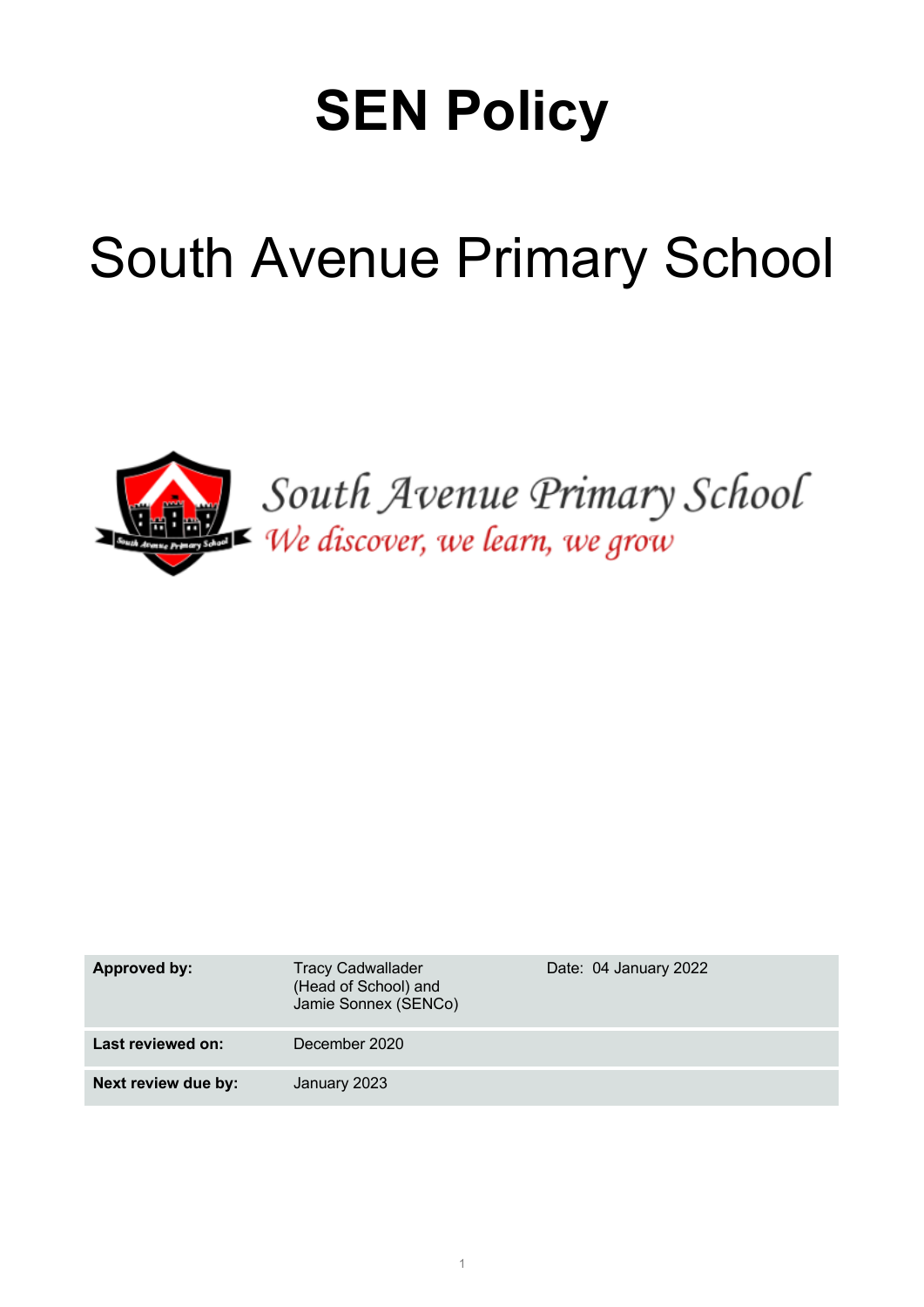# **Contents**

## **Mission Statement**

At South Avenue Primary School we support and value the abilities of all our pupils. It is our duty to provide equal opportunities for every person in our care and a safe and fully equipped learning environment which caters to the needs of every child as an individual.

We are committed to inclusion within the school curriculum and participation in all aspects of school life. South Avenue Primary School adopts a 'whole school approach' to special educational needs. All staff work to ensure inclusion of all pupils. The school is committed to ensuring that pupils with special educational needs can achieve optimal educational outcomes.

# **1. Aims and Objectives**

**Our SEN policy and information report aims to:** 

- Set out how our school will support and make provision for pupils with special educational needs (SEN).
- Explain the roles and responsibilities of everyone involved in providing for pupils with SEN.

#### **Our practice aims to:**

- Ensure that all pupils with SEN have their needs identified in order to support academic progression and continued good physical and mental health and wellbeing.
- Ensure that every child is protected from harm and neglect and that every effort is made to enable them to learn and grow independently.
- Ensure all children can access a balanced curriculum, differentiated where appropriate.
- Ensure that all pupils with SEN are able to fully access the curriculum by providing extra support or additional resources where appropriate and by removing their barriers to learning.

#### **Our objectives:**

- $\ge$  Identify the needs of pupils with SEN as early as possible. This is most effectively done by gathering information from parents, education, health and care services and feeding schools prior to the child's entry into the school.
- Monitor the progress of all pupils in order to aid the identification of pupils with SEN. Continuous monitoring of those pupils with SEN by their teachers will help to ensure that they are able to reach their full potential.
- Make appropriate provision which endeavor to overcome barriers to learning and ensure pupils with SEN have full access to the National Curriculum. This will be co-ordinated by the SENCo and Inclusion Leader and will be carefully monitored and regularly reviewed in order to ensure that individual targets are being met and all pupils' needs are catered for.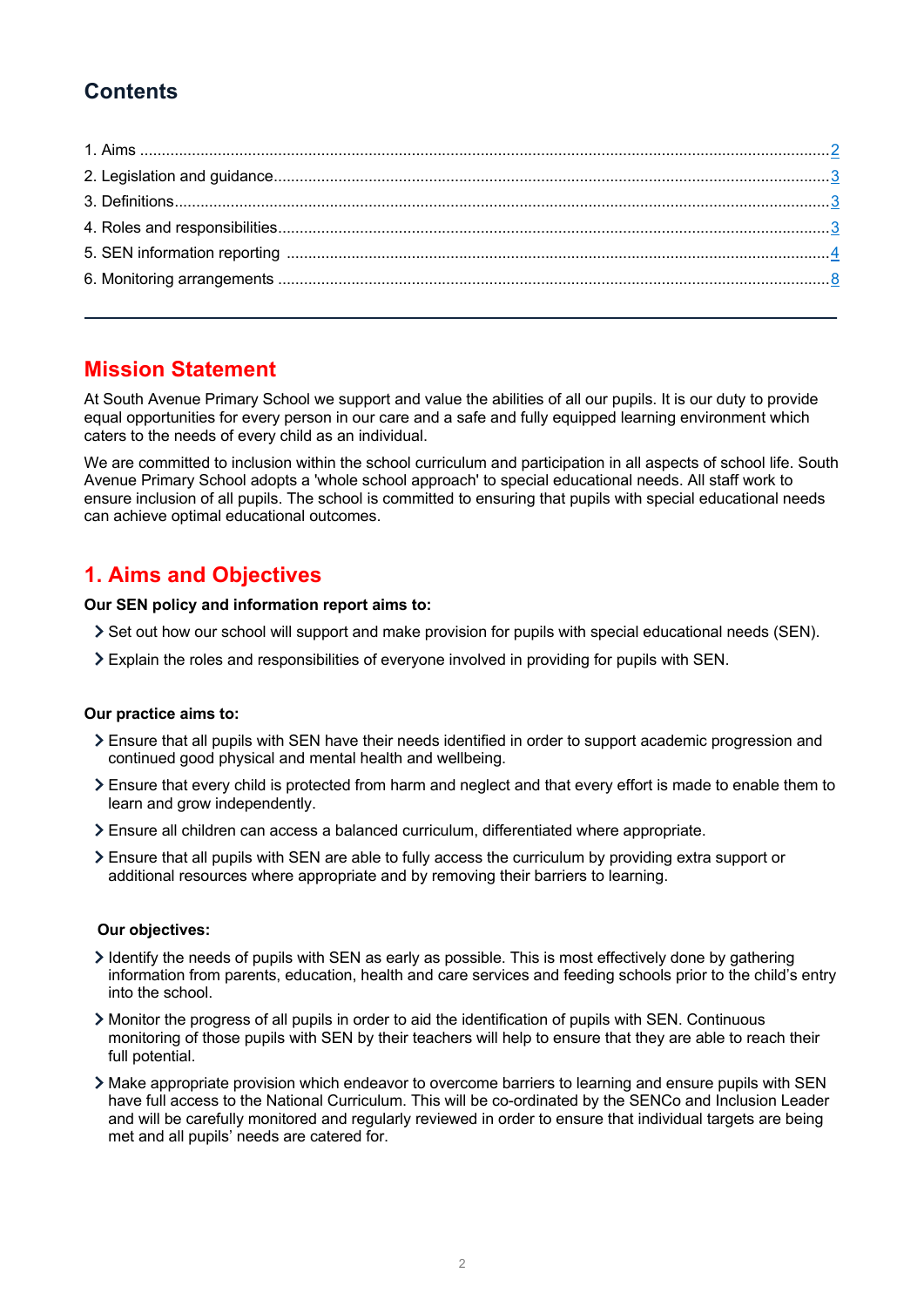- Work with parents to gain a better understanding of their child, and involve them in all stages of their child's education. This includes supporting them in terms of understanding SEN procedures and practices, providing regular reports on their child's progress, and providing information on the provisions for pupils within the school as a whole, and the effectiveness of the SEN policy and the school's SEN work.
- Work with and in support of outside agencies when the pupils' needs cannot be met by the school alone.
- Create a school environment where pupils feel safe to voice their opinions of their own needs. This will be made easier by carefully monitoring the progress of all pupils. Pupil participation is a right. This will be reflected in decision-making but also encouraged through wider opportunities for participation in school life [e.g. membership of the School Council].
- $\rightarrow$

# **2. Legislation and guidance**

This policy and information report is based on the statutory Special Educational Needs and Disability (SEND) Code of Practice and the following legislation:

- > Part 3 of the Children and Families Act 2014, which sets out schools' responsibilities for pupils with SEN and disabilities
- The Special Educational Needs and Disability Regulations 2014, which set out schools' responsibilities for education, health and care (EHC) plans, SEN co-ordinators (SENCOs) and the SEN information report

This policy also complies with our funding agreement and articles of association within the Fulston Manor Academy Trust.

## **3. Definitions**

A pupil has SEN if they have a learning difficulty or disability which calls for special educational provision to be made for them.

As detailed in the SEND code of practice (DfES 2014), they have a learning difficulty or disability if they have:

- A significantly greater difficulty in learning than the majority of the others of the same age, or
- A disability which prevents or hinders them from making use of facilities of a kind generally provided for others of the same age in mainstream schools

Special educational provision is educational or training provision that is additional to, or different from, that made generally for other children or young people of the same age by mainstream schools.

# **4. Roles and responsibilities**

## **4.1 The SENCO**

The SENCO is Jamie Sonnex

They will:

- Work with the headteacher and SEN governor to determine the strategic development of the SEN policy and provision in the school
- Have day-to-day responsibility for the operation of this SEN policy and the co-ordination of specific provision made to support individual pupils with SEN, including those who have EHC plans
- Provide professional guidance to colleagues and work with staff, parents, and other agencies to ensure that pupils with SEN receive appropriate support and high-quality teaching
- Advise on the graduated approach to providing SEN support
- Advise on the deployment of the school's delegated budget and other resources to meet pupils' needs effectively
- Be the point of contact for external agencies, especially the local authority and its support services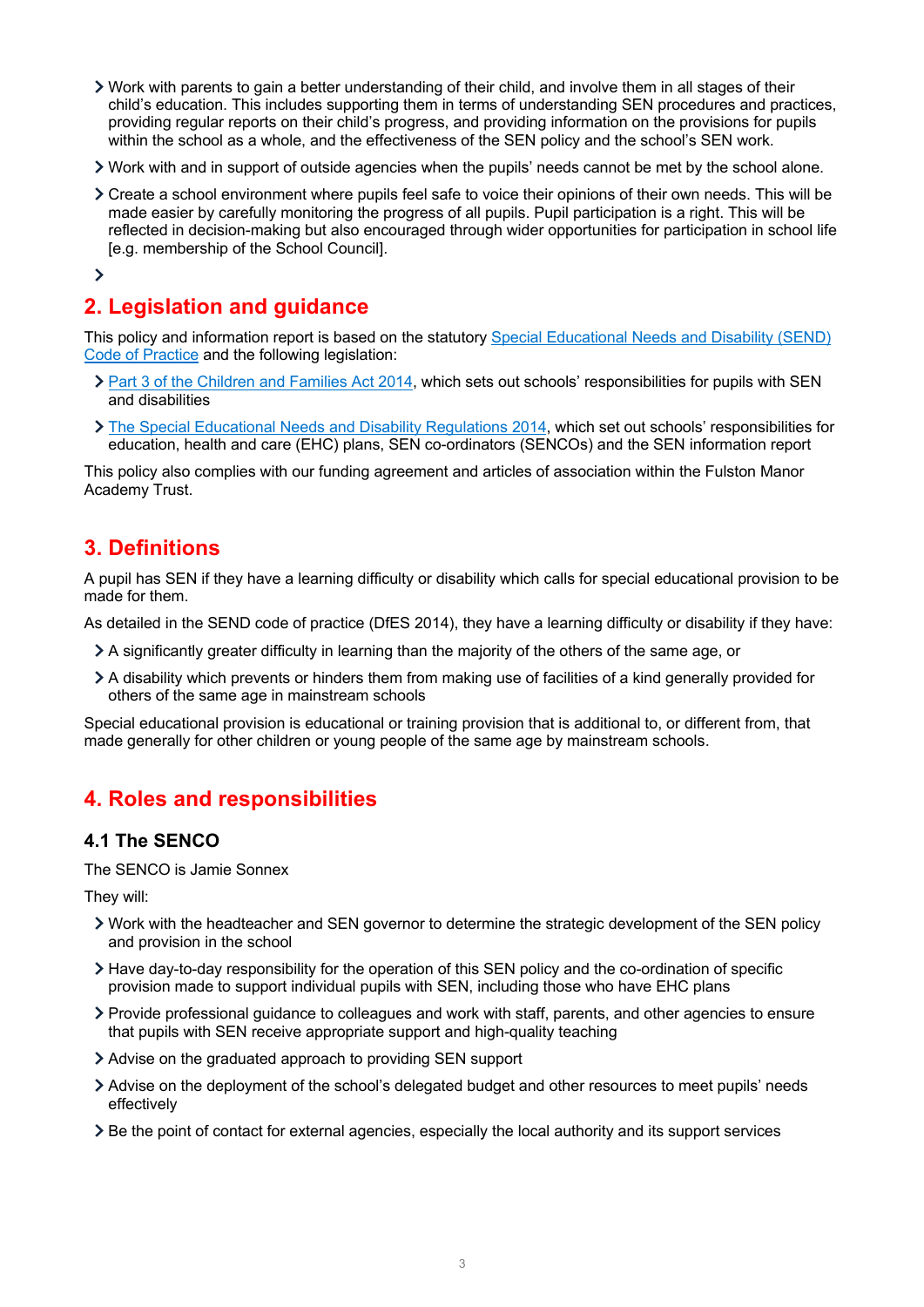- Liaise with potential next providers of education to ensure that the school meets its responsibilities under the Equality Act 2010 with regard to reasonable adjustments and access arrangements
- Ensure the school keeps the records of all pupils with SEN up to date

### **4.2 The SEN governor**

The SEN governor will:

- Help to raise awareness of SEN issues at governing board meetings
- Monitor the quality and effectiveness of SEN and disability provision within the school and update the governing board on this
- Work with the headteacher and SENCO to determine the strategic development of the SEN policy and provision in the school

### **4.3 The headteacher**

The headteacher will:

- Work with the SENCO and SEN governor to determine the strategic development of the SEN policy and provision within the school
- Have overall responsibility for the provision and progress of learners with SEN and/or a disability

### **4.4 Class teachers**

Each class teacher is responsible for:

- > The progress and development of every pupil in their class
- Working closely with any teaching assistants or specialist staff to plan and assess the impact of support and interventions and how they can be linked to classroom teaching
- Working with the SENCO to review each pupil's progress and development and decide on any changes to provision
- Ensuring they follow this SEN policy

# **5. SEN information reporting**

### **5.1 The kinds of SEN that are provided for**

Our school currently provides additional and/or different provision for a range of needs, including:

- Communication and interaction, for example, autistic spectrum disorder, Asperger's Syndrome, speech and language difficulties
- Cognition and learning, for example, dyslexia, dyspraxia
- Social, emotional and mental health difficulties, for example, attention deficit hyperactivity disorder (ADHD)
- Sensory and/or physical needs, for example, visual impairments, hearing impairments, processing difficulties, epilepsy

### **5.2 Identifying pupils with SEN and assessing their needs**

We will assess each pupil's current skills and levels of attainment on entry, which will build on previous settings and Key Stages, where appropriate. Class teachers will make regular assessments of progress for all pupils, this includes:

If Those progressing significantly slower than that of their peers starting from the same baseline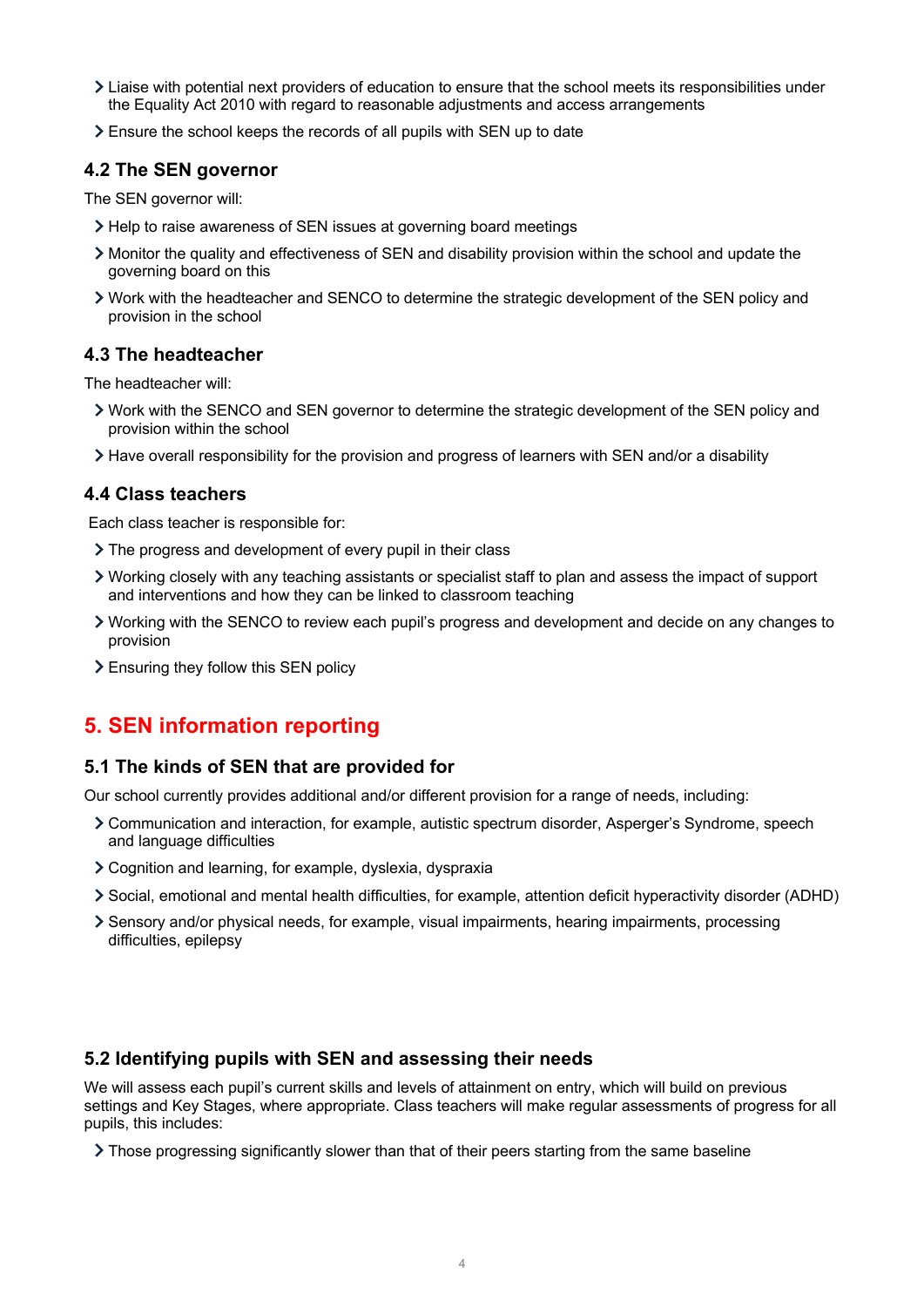- > Rate of progress begins to fall
- The attainment gap between themselves and their peers widens

This may include progress in areas other than attainment, for example, social needs and wellbeing.

Slow progress and low attainment will not automatically mean a pupil is recorded as having SEN.

When deciding whether special educational provision is required, we will start with the desired outcomes, including the expected progress and attainment, and the views and the wishes of the pupil and their parents. We will use this to determine the support that is needed and whether we can provide it by adapting our core offer, or whether something different or additional is needed.

## **5.3 Consulting and involving pupils and parents**

We will have an early discussion with the pupil and their parents when identifying whether they need special educational provision. These conversations will make sure that:

- Everyone develops a good understanding of the pupil's areas of strength and difficulty
- We take into account the parents' concerns
- Everyone understands the agreed outcomes sought for the child
- Everyone is clear on what the next steps are

Notes of these early discussions will be added to the pupil's records.

We will formally notify parents when it is decided that a pupil will receive SEN support.

## **5.4 Assessing and reviewing pupils' progress towards outcomes**

We will follow the graduated approach and the four-part cycle of **assess, plan, do, review**.

The class or subject teacher will work with the SENCO to carry out a clear analysis of the pupil's needs. This will draw on:

- > The teacher's assessment and experience of the pupil
- > Their previous progress and attainment or behaviour
- Other teachers' assessments, where relevant
- $\geq$  The individual's development in comparison to their peers and national data
- > The views and experience of parents
- > The pupil's own views
- Advice from external support services, if relevant

The assessment will be reviewed regularly.

All teachers and support staff who work with the pupil will be made aware of their needs, the outcomes sought, the support provided, and any teaching strategies or approaches that are required. We will regularly review the effectiveness of the support and interventions and their impact on the pupil's progress throughout each term. This will largely be through Pupil Progress Meetings with the Class Team and the Senior Leadership Team.

## **5.5 Supporting pupils moving between phases**

We will share information with the school, or other setting the pupil is moving to. We will agree with parents and pupils which information will be shared as part of this. This is done to ensure a smooth transition between phases and settings.

At the end of each academic year, children have the opportunity to meet their new class teacher and spend some time in the new room where possible. We also aim for this to happen for moving onto secondary school where possible.

## **5.6 Our approach to teaching pupils with SEN**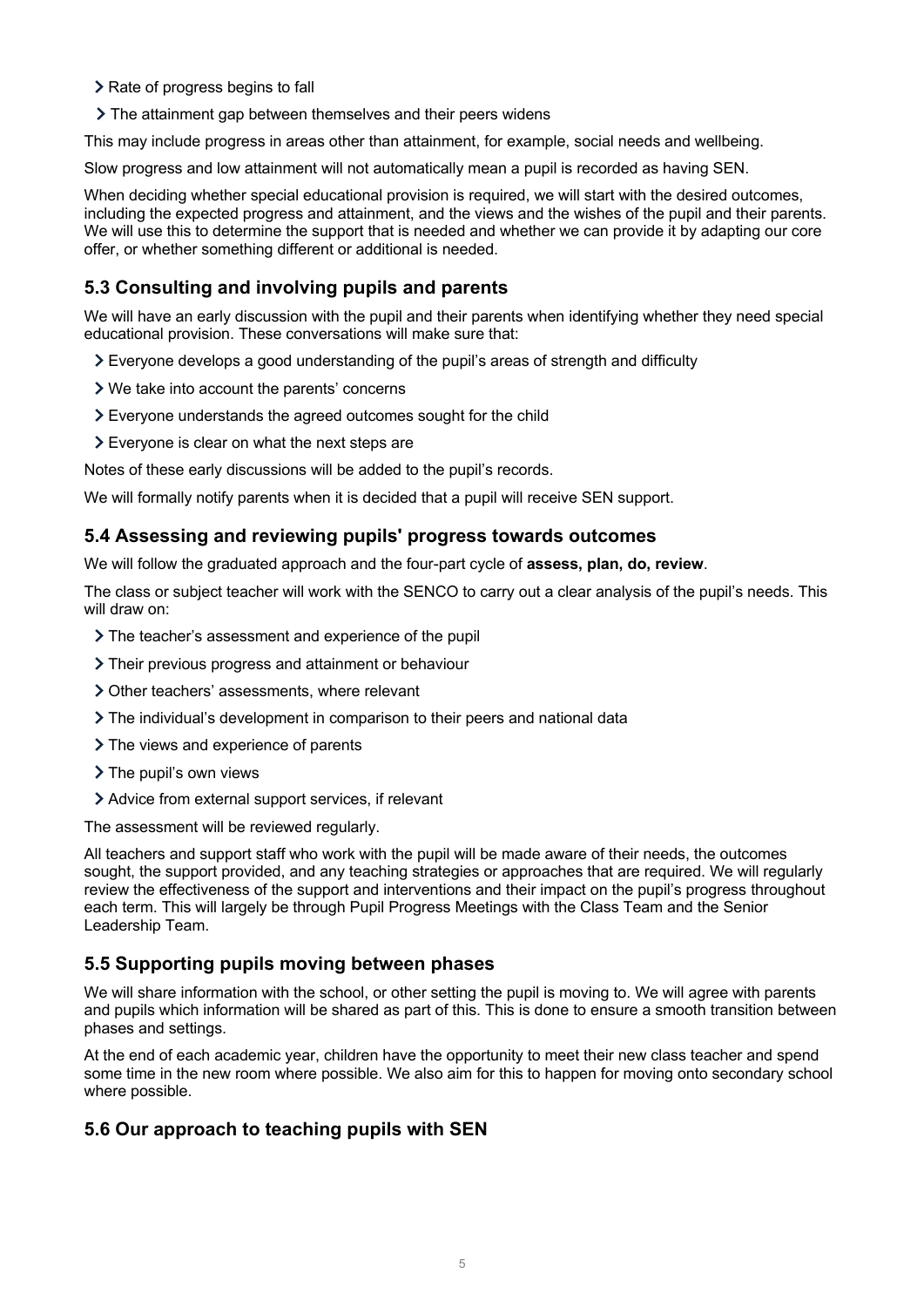Teachers are responsible and accountable for the progress and development of *all* the pupils in their class including those identified with SEN.

High-quality teaching is our first step in responding to pupils who have SEN. This will be differentiated for individual pupils and some may have bespoke and personalised plans to reflect their needs.

We will also provide interventions at a Universal, Targeted and specialist support levels as detailed in our School Offer.

#### **5.7 Adaptations to the curriculum and learning environment**

We make the following adaptations to endeavor to meet all pupils' needs through reasonable adjustments:

- Scaffolding our curriculum to ensure all pupils are able to access it, for example, by grouping, 1:1 work, teaching style, content of the lesson, resources available etc.
- Adapting our resources and staffing
- Using recommended aids, such as laptops, coloured overlays, visual timetables, larger font, etc.
- Differentiating our teaching, for example, giving longer processing times, pre-teaching of key vocabulary, reading instructions aloud, etc.

#### **5.8 Additional support for learning**

We have teaching assistants who are trained to deliver interventions such as Fine and Gross Motor Skill interventions, Speech and Language support interventions and additional support for Mathematics and English.

Teaching assistants will support pupils on a 1:1 basis when we feel a child requires intensive support from a professional.

Teaching assistants will support pupils in small groups when we feel a child requires additional support with the interaction of peers.

We work with the following agencies to provide support for pupils with SEN:

- > Paediatricians
- > Educational Psycologists
- > Specialist Teaching Service
- **>** Occupational Therapists
- > Speech and Language Therapists
- > Play Therapists

#### **5.9 Expertise and training of staff**

Our SENCO has worked in education for a number of years and has worked with children with a wide variety of additional needs throughout their career. They are allocated three days a week to manage SEN provision. Throughout each year we endeavor to continue our professional development opportunities for all staff. This is done though identifying areas of need, appraisal cycles and in house training.

#### **5.10 Evaluating the effectiveness of SEN provision**

We evaluate the effectiveness of provision for pupils with SEN by:

- Reviewing pupils' individual progress towards their goals each term
- Reviewing the impact of interventions after 6 to 8 weeks
- Using pupil questionnaires
- > Monitoring by the SENCO
- Using provision maps to measure progress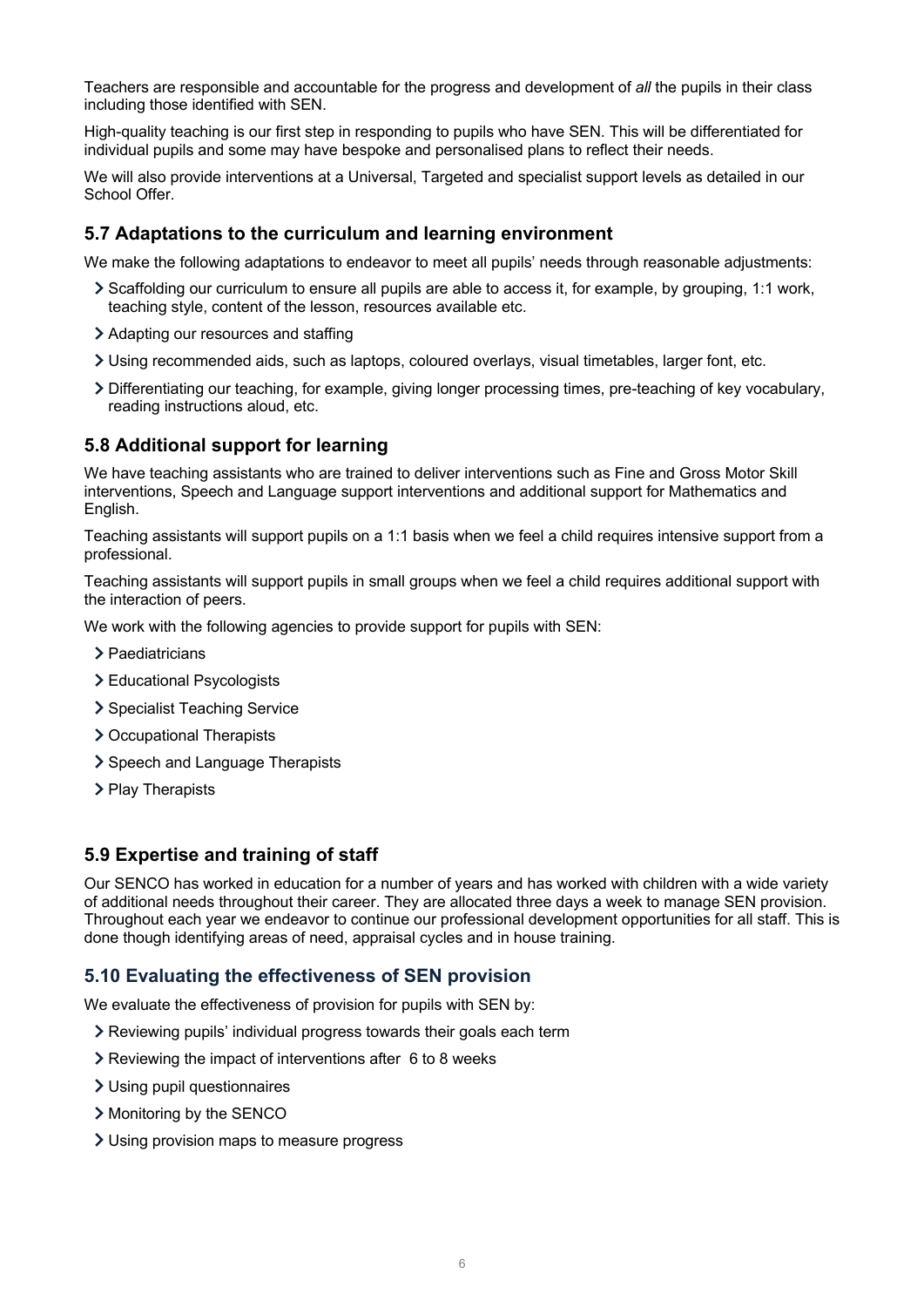> Holding annual reviews for pupils with EHC plans

## **5.11 Enabling pupils with SEND to engage in activities available to those in the school who do not have SEND**

- All pupils are encouraged to go on our residential trip(s)
- All pupils are encouraged to take part in sports day, school plays and any additional special workshops
- No pupil is ever excluded from taking part in these activities because of their SEN or disability.
- Arrangements for the admission of disabled pupils, i.e.
	- $\circ$  All pupils whose education, health and care (EHC) plans name the school will be admitted before any other places are allocated
	- Any of your oversubscription criteria that prioritise pupils with disabilities
	- $\circ$  An explanation of how your oversubscription criteria avoid unfairly disadvantaging pupils with a disability
- The School Accessibility plan is details on our website and includes information on:
	- Improving the physical environment to enable disabled pupils to take better advantage of the education, benefits, facilities and services you provide
	- Improving the availability of accessible information to disabled pupils

## **5.12 Support for improving emotional and social development**

We provide support for pupils to improve their emotional and social development in the following ways:

- Pupils with SEN are encouraged to be part of the school council
- All pupils are assessed for their emotional and social development termly through THRIVE practice and interventions are implemented as necessary
- We have a zero tolerance approach to bullying.

## **5.13 Working with other agencies**

We work closely with outside agencies to ensure multi agency input is had to gain a better understanding and level of support from different professionals in order to help support our children. We have a close working relationship with the Specialist Teaching and Learning Service who have multiple children open to them across the school. Through their expertise, we are able to apply strategies and interventions suggested to many of our children.

## **5.14 Complaints about SEN provision**

Complaints about SEN provision in our school should be made to the class teacher in the first instance. They will then be referred to the school's complaints policy.

The parents of pupils with disabilities have the right to make disability discrimination claims to the first-tier SEND tribunal if they believe that our school has discriminated against their children. They can make a claim about alleged discrimination regarding:

- > Exclusions
- Provision of education and associated services
- Making reasonable adjustments, including the provision of auxiliary aids and services

## **5.16 Contact details of support services for parents of pupils with SEN**

Listed on our school website is a number of support websites to explore for parents of pupils with SEN. This includes the Kent Local Offer website which is a portal hub for information and support available in and around Kent.